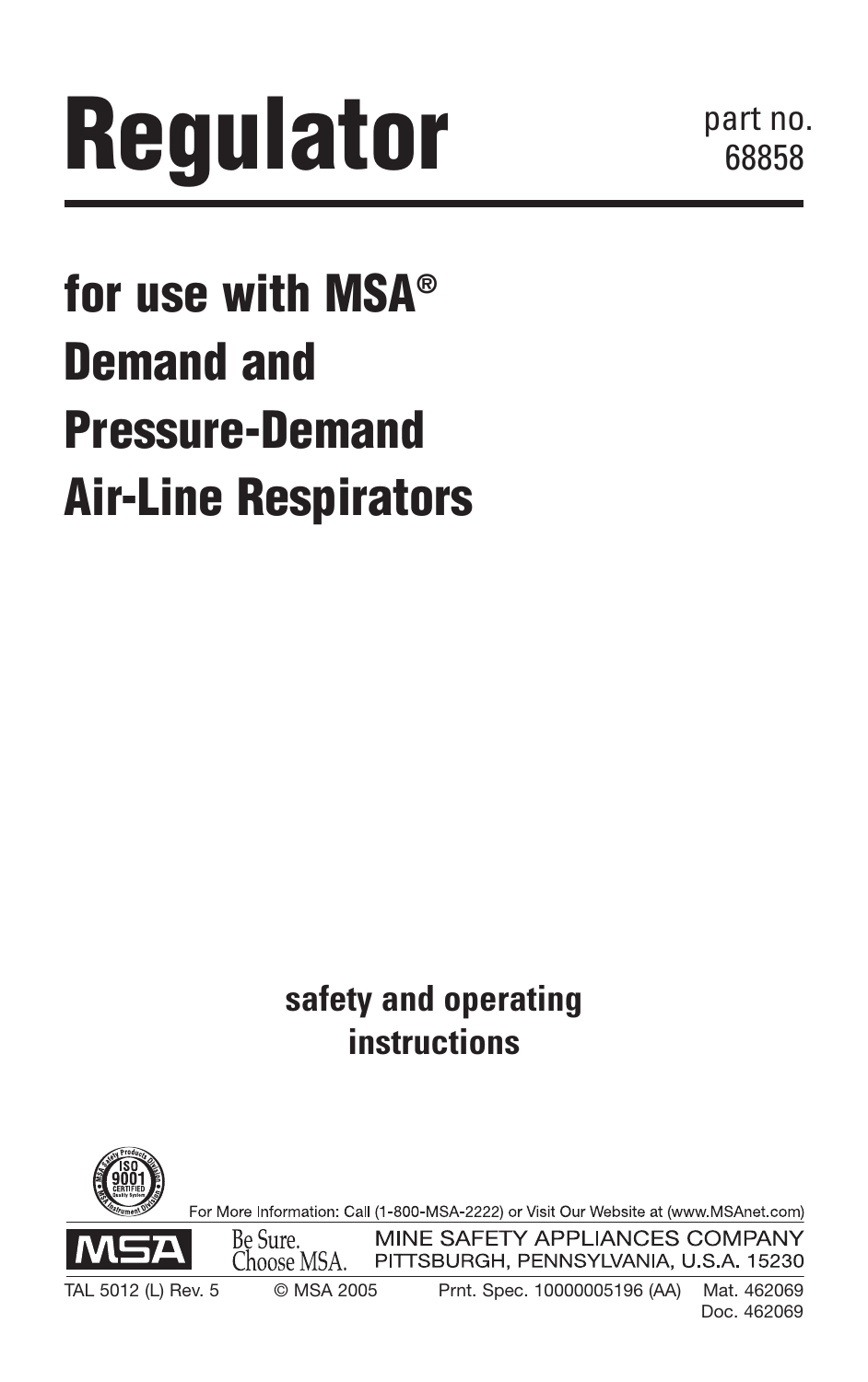### **Before Use Precautions**

- 1. Do not attempt to operate this apparatus unless you are trained in its proper use or are under competent supervision.
- 2. Always connect this respirator to a cylinder marked "Breathing Air" or "Air for Human Respiration: (Grade D of Compressed Gas Association (CGA) connection number 346.
- 3. The regulator adjusting screw has been factory set and locked to supply an outlet pressure of 80 +/- 10 psig. This pressure will be present whenever the cylinder valve is opened. DO NOT open the cylinder valve without having a suitable connection attached to the outlet port of the regulator. Suitable connections are (a) a valved quick-release coupler, (b) a manifold with valved quick-release couplers, and (c) airline hose(s) connected to an MSA Demand or Pressure-Demand Air-Line Respirator.
- 4. The pressure relief valve has been set at 125 PSIG. The outlet pressure of the regulator must not be reset (from the factory setting of 80 +/- 10 PSIG) to exceed 100 PSIG.

The regulator can be reset to suit the requirements specified for the respirator. Adjust the regulator by:

- a. Loosen the 9/16 inch acorn nut on the face of the regulator body.
- b. Use a 3/16 inch Allen wrench to adjust the outlet pressure as required. If possible adjust regulator while respirators are in service.
- c. Retighten acorn nut slightly to lock regulator adiustment.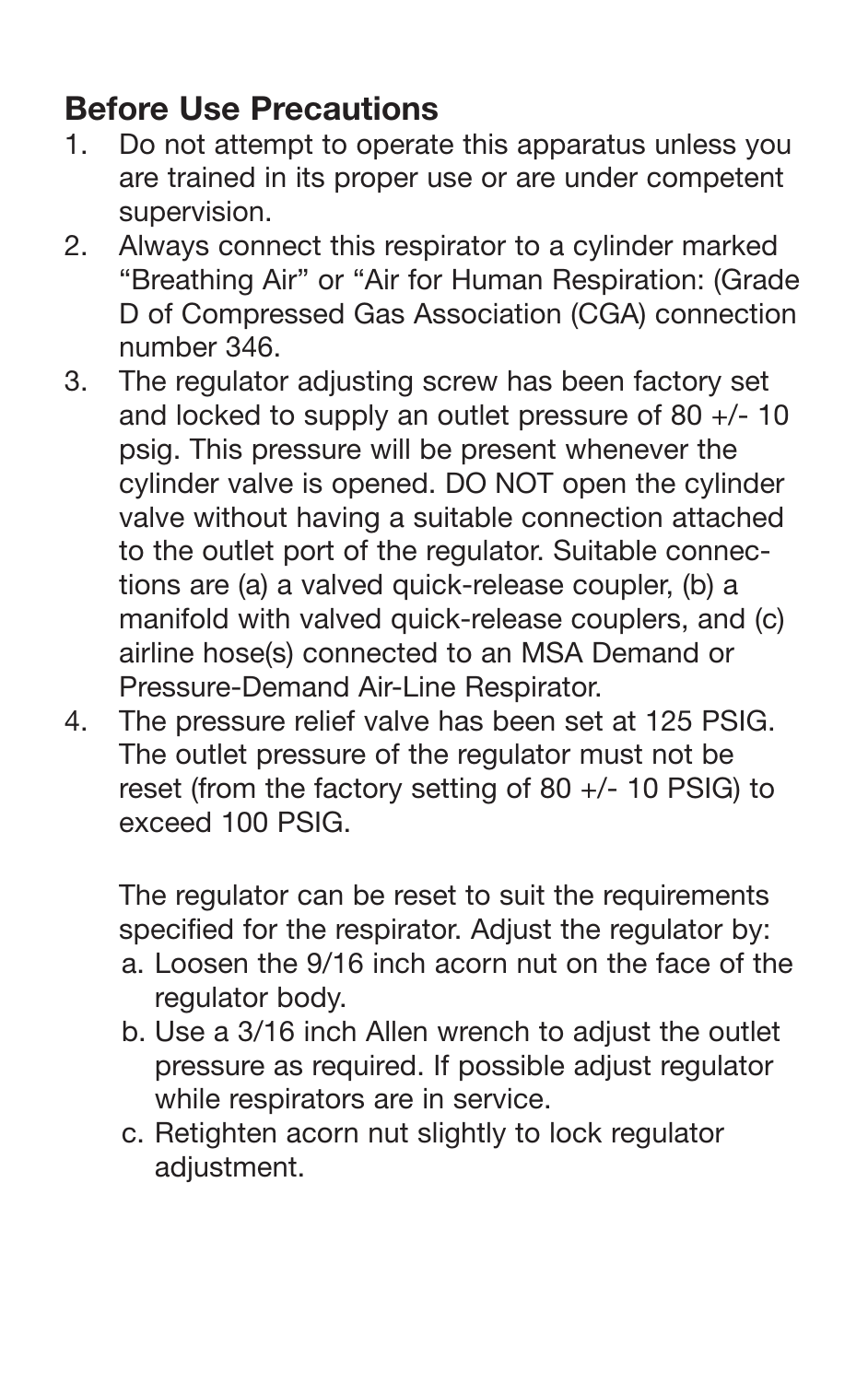#### **Operating Instructions**

# **A WARNING**

**Every time this regulator is attached to a cylinder, the following safety and operation instructions must be strictly followed. Deviation from these instructions can result in fire, explosion, damage to the regulator, or injury to the operator.**

- 1. Secure cylinders to a wall, post, or cart so that they will not tip or fall.
- 2. Inspect the cylinder valves for damaged threads, dirt, dust, oil, or grease. Remove dust and dirt with a clean cloth.

# A CAUTION

- **• DO NOT ATTACH THE REGULATOR IF OIL, GREASE, OR DAMAGE IS PRESENT!**
- **DO NOT USE THE REGULATOR IF OIL, GREASE OR DAMAGE IS PRESENT! Return to Mine Safety Appliances Company, Authorized Repair Center, at 1-800-MSA-2222.**
- 3. Inspect the regulator for damage threads, dirt, dust, oil, or grease. Remove dust and dirt with a clean cloth.
- 4. Crack open the cylinder valve for an instant and close quickly. This will blow out any foreign matter that may be inside the valve port.

# **A CAUTION**

**Do not stand in front of the valve outlet, and wear appropriate eye protection.**